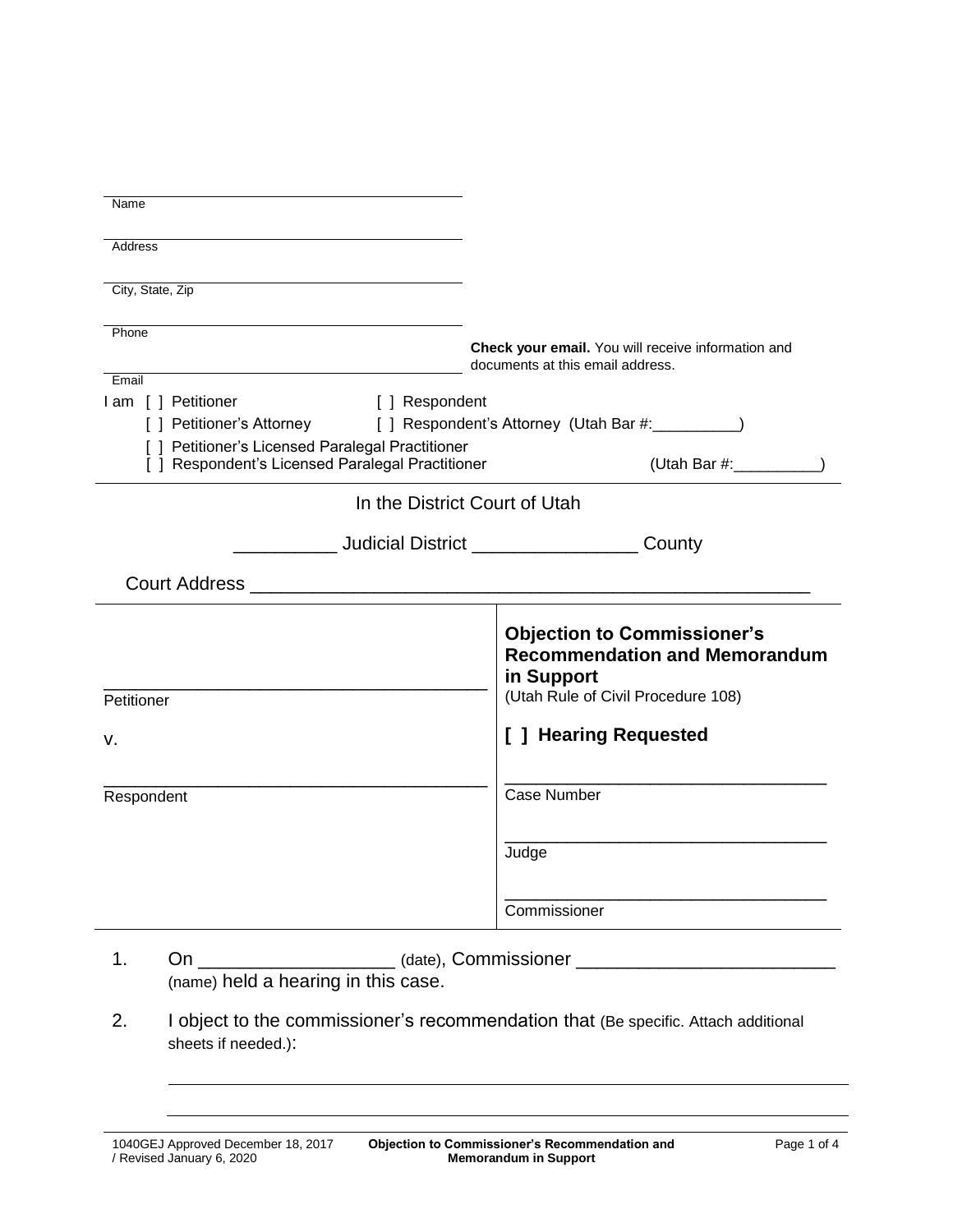I object to the recommendation because (Briefly explain the specific reasons why that recommendation is incorrect. Attach additional sheets if needed.):

I ask the judge to instead make the following order (Write what you think the order should say instead):

3. [ ] I object to the commissioner's recommendation that (If there is no additional objection, leave blank.) (Be specific. Attach additional sheets if needed.):

I object to the recommendation because (Briefly explain the specific reasons why that recommendation is incorrect. Attach additional sheets if needed.):

I ask the judge to instead make the following order (Write what you think the order should say instead):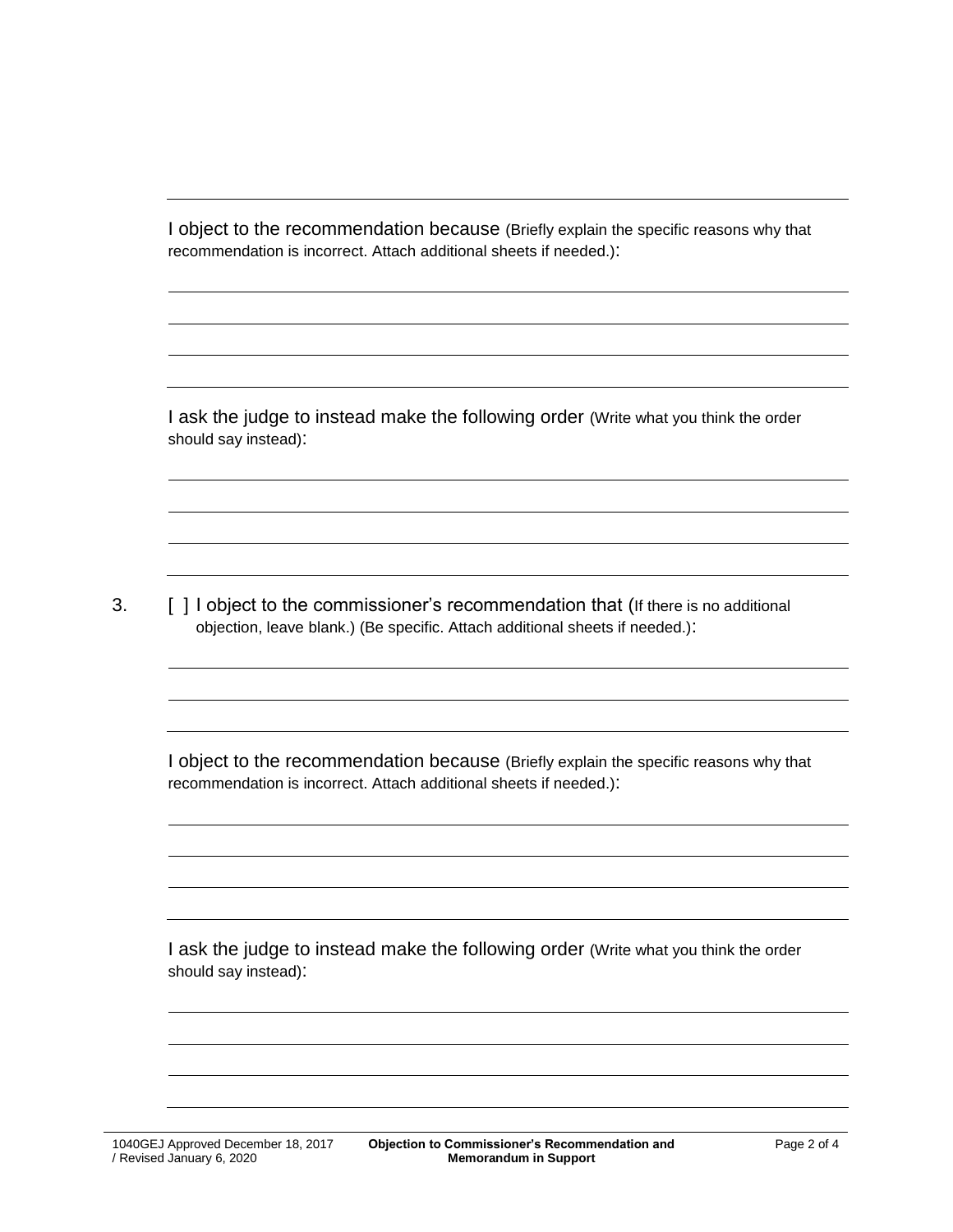If you have more objections, attach additional sheets following the format in 2 and 3 above.

4. [ ] There has been a substantial change of circumstances since the commissioner's recommendation (Required only if you are asking the judge to consider new evidence. Provide an explanation of the substantial change.):

- 5. [ ] I request a hearing.
	- [ ] I do not request a hearing.

## **Plaintiff/Petitioner or Defendant/Respondent**

I declare under criminal penalty under the law of Utah that everything stated in this document is true.

| Signed at |  | (city, and state or country). |  |
|-----------|--|-------------------------------|--|
|-----------|--|-------------------------------|--|

Date<sub></sub>

Signature ► Signature ► Signature ► Signature ► Signature → Signature → Signature → Signature → Signature → Signature → Signature → Signature → Signature → Signature → Signature → Signature → Signature → Signature → Signa

Printed Name

## **Attorney or Licensed Paralegal Practitioner of record** (if applicable)

|      | Signature $\blacktriangleright$ |
|------|---------------------------------|
| Date | <b>Printed Name</b>             |